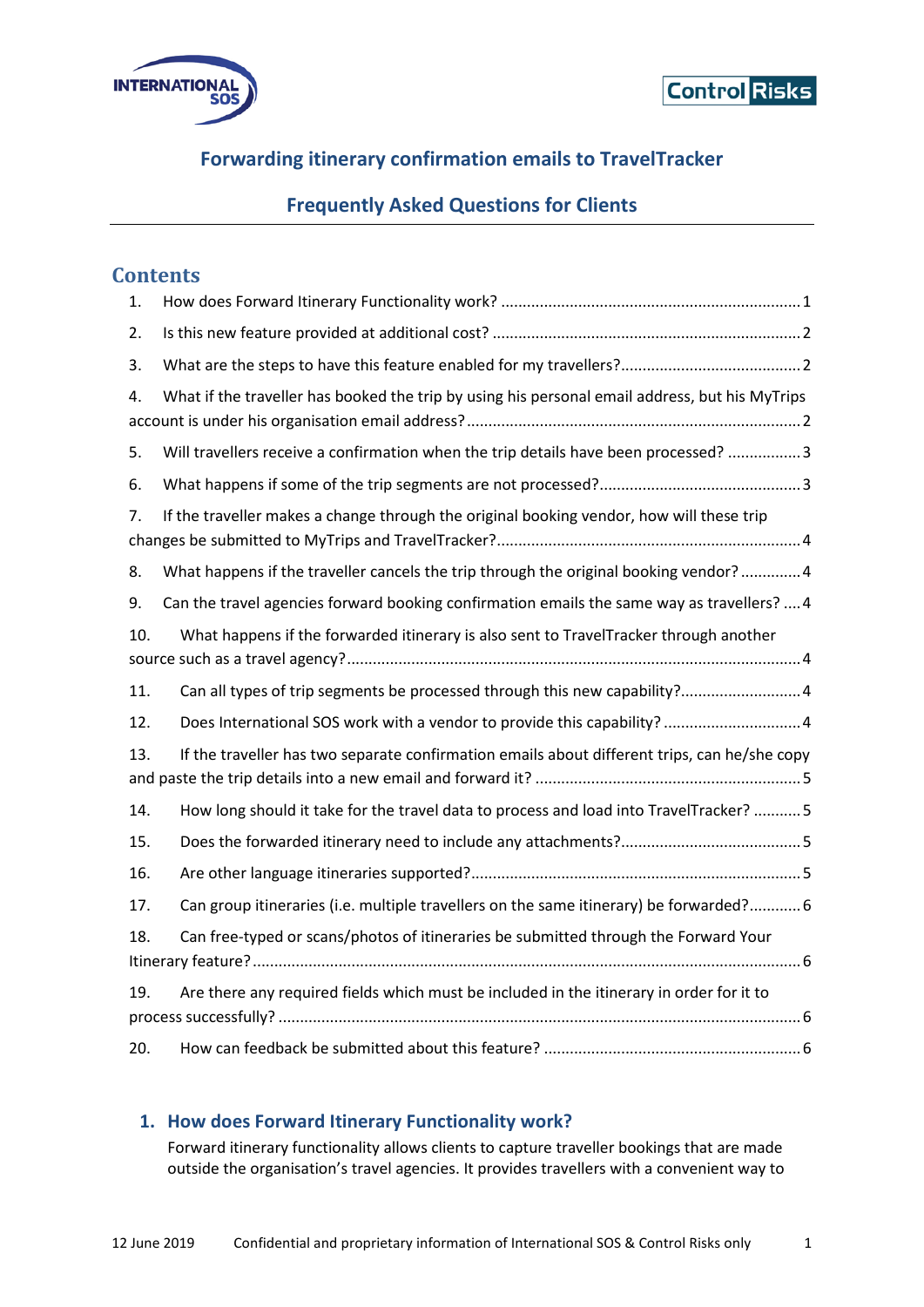



submit their itinerary details to International SOS whenever they book their trip outside of the organisation's travel agency.

When the travellers book a trip outside of your organisation's travel agencies such as through an online travel site, they can forward their itinerary confirmation emails to an organisation-specific mailbox. The trip information then gets automatically processed and imported into TravelTracker and MyTrips (if your organisation has MyTrips set up).

#### <span id="page-1-0"></span>**2. Is this new feature provided at additional cost?**

No. The new feature is provided as a complementary service which is part of your TravelTracker offering.

#### <span id="page-1-1"></span>**3. What are the steps to have this feature enabled for my travellers?**

- Contact your Service Delivery Manager to have the new feature enabled for your organisation. Your Service Delivery manager will inform you when the feature is available and provide you with the email address which your travellers can use for forwarding the confirmation emails. The turnaround time to set-up the feature is typically a week.
- Once the feature is enabled for your organisation, communicate the new feature and the simple registration with MyTrips (if desired) to your travellers.
- *Please note: The email forwarding functionality does not require the traveller to set up a MyTrips account. However, your organisation may still want to set up MyTrips, as the profile information which can be captured from the forwarded itineraries is limited to traveller name and email address. If your organisation wishes to capture additional profile data fields such as mobile phone number, student/employee ID, department, traveller type, etc., then the only way to associate these details to the forwarded itinerary is if the traveller has an existing profile in our system (whether created via MyTrips, the International SOS Assistance App, or a travel agency PNR) and we match the name/email from the forwarded itinerary to their existing profile.*
	- Access to MyTrips is through a specific URL. If your organisation has a Communications Portal, the link to MyTrips is provided on the portal. Contact your Service Delivery Manager if you are not sure how to access your portal.
	- **Travellers should set up their MyTrips username with the email address to which they normally receive the itinerary confirmation emails.** Travellers should forward the confirmation email from the same email address which they have set up as their MyTrips username.

# <span id="page-1-2"></span>**4. What if the traveller has booked the trip by using his personal email address, but his MyTrips account is under his organisation email address?**

This is not a problem. The traveller can still forward the confirmation from his personal email address to his organisation email address and then forward it again to the specific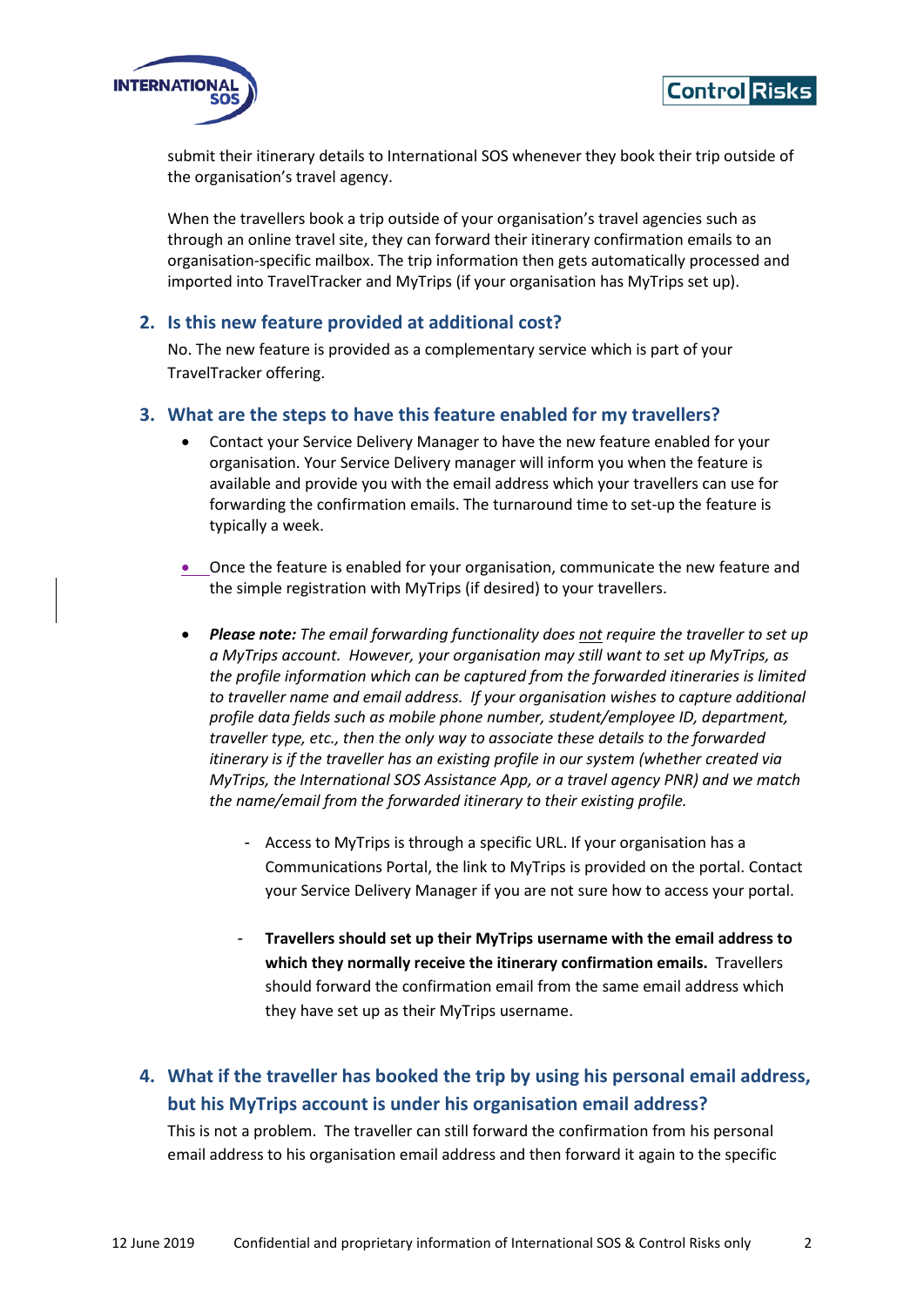



International SOS mailbox. Your travellers will always receive an automated email about the processing status of their trips.

# <span id="page-2-0"></span>**5. Will travellers receive a confirmation when the trip details have been**

#### **processed?**

Yes. Once the trip details are processed, travellers will receive an automated email explaining the status of the trip process. Below you can find a screenshot of a sample confirmation email. These trips will be labelled as "Forwarded Itinerary" within the trip list for easy identification.

| From: MyTrips                                                                                                                                                                                                                                   |
|-------------------------------------------------------------------------------------------------------------------------------------------------------------------------------------------------------------------------------------------------|
| Sent: Tuesday, April 17, 2018 3:45 PM                                                                                                                                                                                                           |
| To: Yaroslav Natenzon                                                                                                                                                                                                                           |
| Subject: Your trip details have been successfully loaded into our system.                                                                                                                                                                       |
| Your travel itinerary details with subject 'Virgin America Reservation NRKSBQ' have been successfully loaded into our<br>system.<br>If you would like to review your trip details in our system, you may do so via MyTrips page. Please contact |
| onlinehelp@internationalsos.com and they will help you to set up a MyTrips account.                                                                                                                                                             |
| If you already have an existing MyTrips account, please log into our system and review your trip details. You can access<br>MyTrips by clicking here: http://mytrips.travelsecurity.com                                                         |
|                                                                                                                                                                                                                                                 |

If you require any assistance, then please contact our support team at onlinehelp@internationalsos.com or one of the phone numbers below.

US: +1-6462590477 | France: +33 157324976 | UK: +44 20 35644536 | Singapore: + 65-68185590

|               |                             |                        | <b>My Trips</b>   |                 |                                             |        |
|---------------|-----------------------------|------------------------|-------------------|-----------------|---------------------------------------------|--------|
|               | Trips or PNR Record Locator | <b>Status</b>          | <b>Start Date</b> | <b>End Date</b> | <b>Created By</b>                           | Remove |
| <b>SSRMPF</b> | <b>SSRMPF</b>               | Active<br>$\checkmark$ |                   |                 | 16 Nov 2015 17 Nov 2015 Forwarded Itinerary | ▥      |
|               |                             |                        |                   |                 |                                             |        |

#### <span id="page-2-1"></span>**6. What happens if some of the trip segments are not processed?**

Forward your Itinerary does not support partial-processing of itineraries. If the trip details could not be processed, the traveller will receive an automated email recommending that they access their MyTrips account in order to enter the trip details there.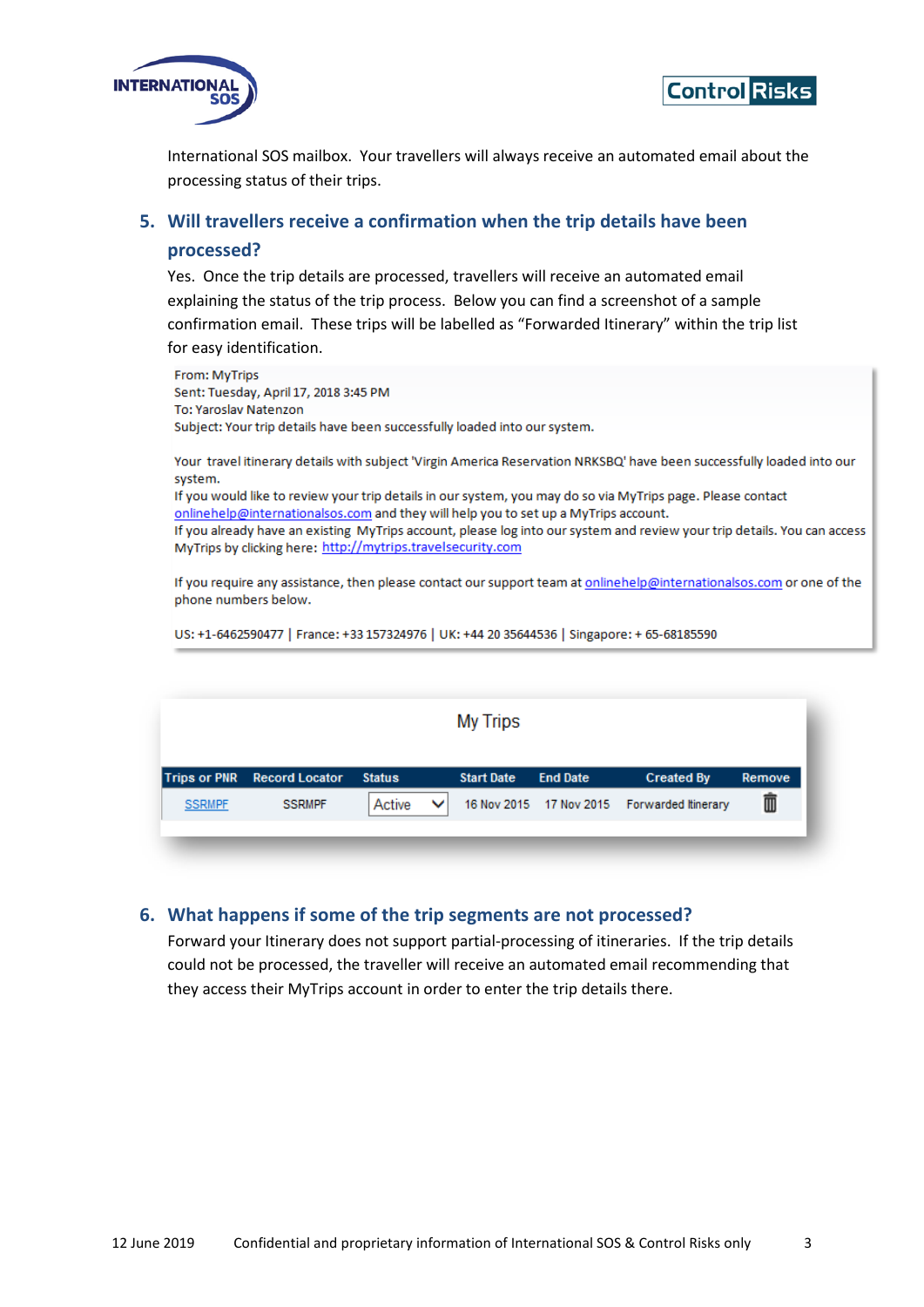



From: MyTrips Sent: Monday, March 26, 2018 8:35 AM To: Vijayanand Durairaj Subject: Sorry, your travel itinerary could not be loaded into our system.

Unfortunately our system was unable to add your travel itinerary with subject 'FAILED TRIP MAR 26'. If you would like to add your trip details into our system, please contact onlinehelp@internationalsos.com and they will help you to set it up a MyTrips account.

If you already have an existing MyTrips account, please log into our system and add your Trip details by clicking the Create New Trip button, or you can access MyTrips by clicking here: https://mytrips.travelsecurity.com If you require any assistance, then please contact our support team at onlinehelp@internationalsos.com or one of the phone numbers below.

US: +1-6462590477 | France: +33 157324976 | UK: +44 20 35644536 | Singapore: +65-68185590

# <span id="page-3-0"></span>**7. If the traveller makes a change through the original booking vendor, how will these trip changes be submitted to MyTrips and TravelTracker?**

The traveller should forward the latest confirmation email including the trip change to the organisation-specific mailbox one more time. If the trip confirmation number has been kept the same by the vendor, then the trip change will be reflected in MyTrips and TravelTracker.

### <span id="page-3-1"></span>**8. What happens if the traveller cancels the trip through the original booking vendor?**

Unfortunately, trip cancellations are not supported by this feature. Therefore, travellers would need to manually delete these trips from their MyTrips account.

### <span id="page-3-2"></span>**9. Can the travel agencies forward booking confirmation emails the same way as travellers?**

There is a separate organisation-specific mailbox which is set up so that someone besides the traveller can forward an itinerary on behalf of the traveller. This secondary mailbox should **always** be used whenever anyone besides the traveller is forwarding the actual itinerary.

# <span id="page-3-3"></span>**10. What happens if the forwarded itinerary is also sent to TravelTracker through another source such as a travel agency?**

This is not recommended as the trip will be duplicated in our systems, both in TravelTracker and MyTrips (if set up).

#### <span id="page-3-4"></span>**11. Can all types of trip segments be processed through this new capability?**

Currently travellers can forward confirmation emails for any flight, hotel and car rental bookings. Train bookings are currently not supported, but will be available in a future improvement release.

#### <span id="page-3-5"></span>**12. Does International SOS work with a vendor to provide this capability?**

Yes. We work with [Traxo,](https://www.traxo.com/) who is an expert in email parsing technology. They support email confirmations for hundreds of providers worldwide. They support over 4,000 email formats from hundreds of suppliers, online travel agencies, and TMCs, in 20+ languages, with their automatic email parsing.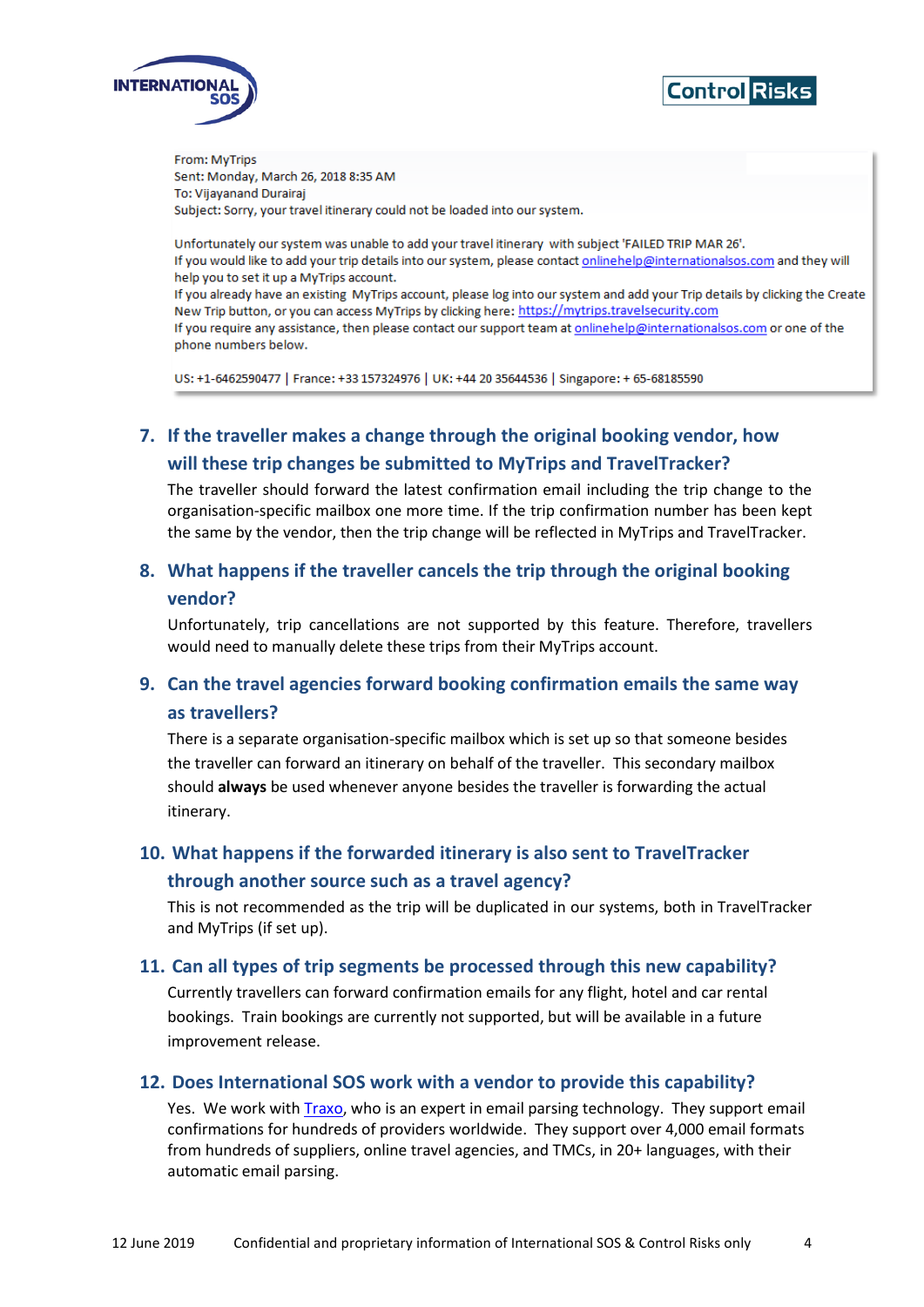



### <span id="page-4-0"></span>**13. If the traveller has two separate confirmation emails about different trips, can he/she copy and paste the trip details into a new email and forward it?**

No. The traveller should forward each original confirmation email to ensure the trip details are processed successfully. Copying and pasting trip details into a new email or making any type of changes within the original confirmation email will cause failure in trip processing.

#### <span id="page-4-1"></span>**14. How long should it take for the travel data to process and load into**

#### **TravelTracker?**

Our vendor guarantees that for 99.5% of itineraries forwarded, the response time for data processing is less than 300 seconds. Our vendor also supports manual itinerary processing. If they receive an itinerary in a new format which they do not recognise, they will manually build the new template, so that they can process that template moving forward. For manual processing, the average time to process an itinerary is 13 minutes. The manual processing time can fluctuate based on the queue level.

#### <span id="page-4-2"></span>**15.Does the forwarded itinerary need to include any attachments?**

If the itinerary includes a PDF attachment, the attachment should be included when forwarding an itinerary. Please only attach one file to the email. Nested emails as attachments or calendar file attachments are not supported.

#### <span id="page-4-3"></span>**16. Are other language itineraries supported?**

Our vendor supports 28 different languages:

- Bulgarian
- Catalan
- Chinese
- Czech
- Danish
- Dutch
- English
- **Estonian**
- Finnish
- **French**
- German
- Hebrew
- Hungarian
- Indonesian
- Italian
- Japanese
- Korean
- Norwegian
- Polish
- Portuguese
- Romanian
- Russian
- **Serbian**
- Spanish
- Swedish
- Turkish
- Ukrainian
- Vietnamese

However, they will not translate/convert any languages in the itinerary segments which are forwarded. They will only parse out the necessary content based on what is provided in the itinerary. For example, for a French language itinerary, the itinerary information will remain in French and not be converted into English.